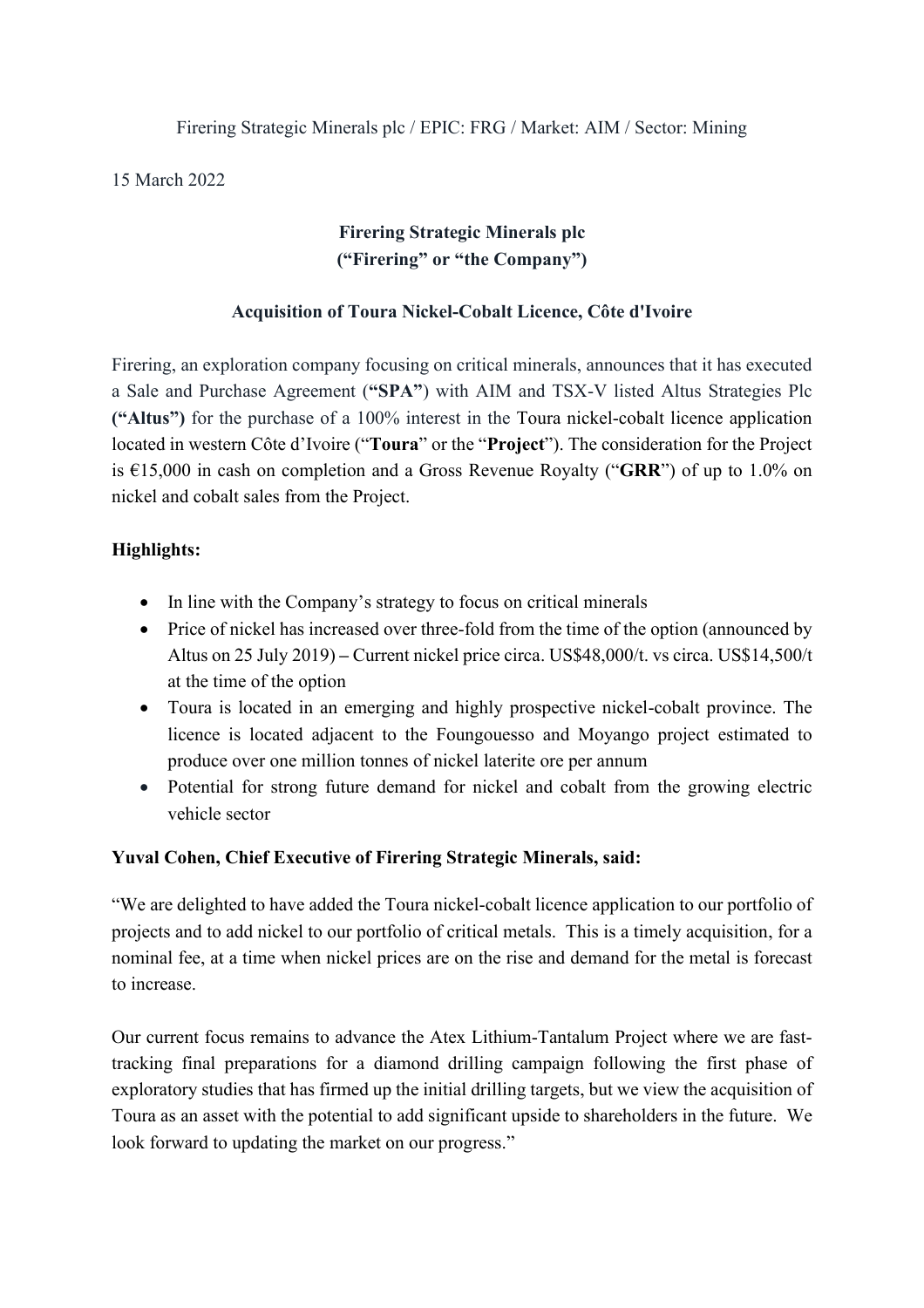#### **About the Toura Nickel-Cobalt Project**

The Project comprises an application for a nickel-cobalt mineral prospecting licence with an area of approximately 168 km<sup>2</sup> , in western Côte d'Ivoire ("**Application**"). The Application targets potential nickel-cobalt mineralisation within the lateritic profile overlaying mafic and ultramafic intrusive rocks. The region is considered prospective for such nickel-cobalt mineralisation, with several known deposits in the vicinity, including the Sipilou, Foungouesso (in production) and Moyango projects (located 0-35km north-west of Toura) owned by Nickel de l'Ouest Côte d'Ivoire and the Samapleu and Grata projects (located 35km west of Toura) owned by Sama Resources Inc (see Figure 1). Mineralisation hosted on these properties is not necessarily indicative of mineralisation hosted at Toura.

# **Terms of the SPA & Gross Revenue Royalty**

Upon closing of the SPA, Altus will transfer to Firering a 100% interest in its wholly owned Seychellois subsidiary, Altar Resources Limited ("**Altar**"). Altar is the 100% owner of Apalex SARL, an Ivorian incorporated company which has submitted the Application. For the year ended 31 December 2021, Altar generated zero revenue, made a net loss of £5,425 and had net liabilities of £3,339.

The SPA follows and replaces an option agreement in respect of the Project previously agreed with Altus (see Altus announcement on 25 July 2019).

Firering will pay to Altus a GRR from the Project, linked to the United States dollar nickel price (as quoted per tonne by the London Metal Exchange) at the time of the metal sales as follows:

- When the nickel price is less than or equal to US\$12,000/t: no royalties will be payable;
- when the nickel price is between US\$12,000/t and US\$18,000/t Firering will pay to Altus a 0.5% GRR; and
- when the nickel price is higher than US\$18,000/t Firering will pay to Altus a 1.0% GRR.

The current nickel price on 14 March 2022 is approximately US\$48,000/t.

The GRR will be calculated as a percentage of the gross proceeds received from sales from the Project less transportation costs. The GRR will be subject to a separate agreement, which will be entered into between the Company and Altus, within six months of the grant of the Application.

In addition to the GRR, Firering will also pay Altus  $\epsilon$ 15,000 in cash on completion.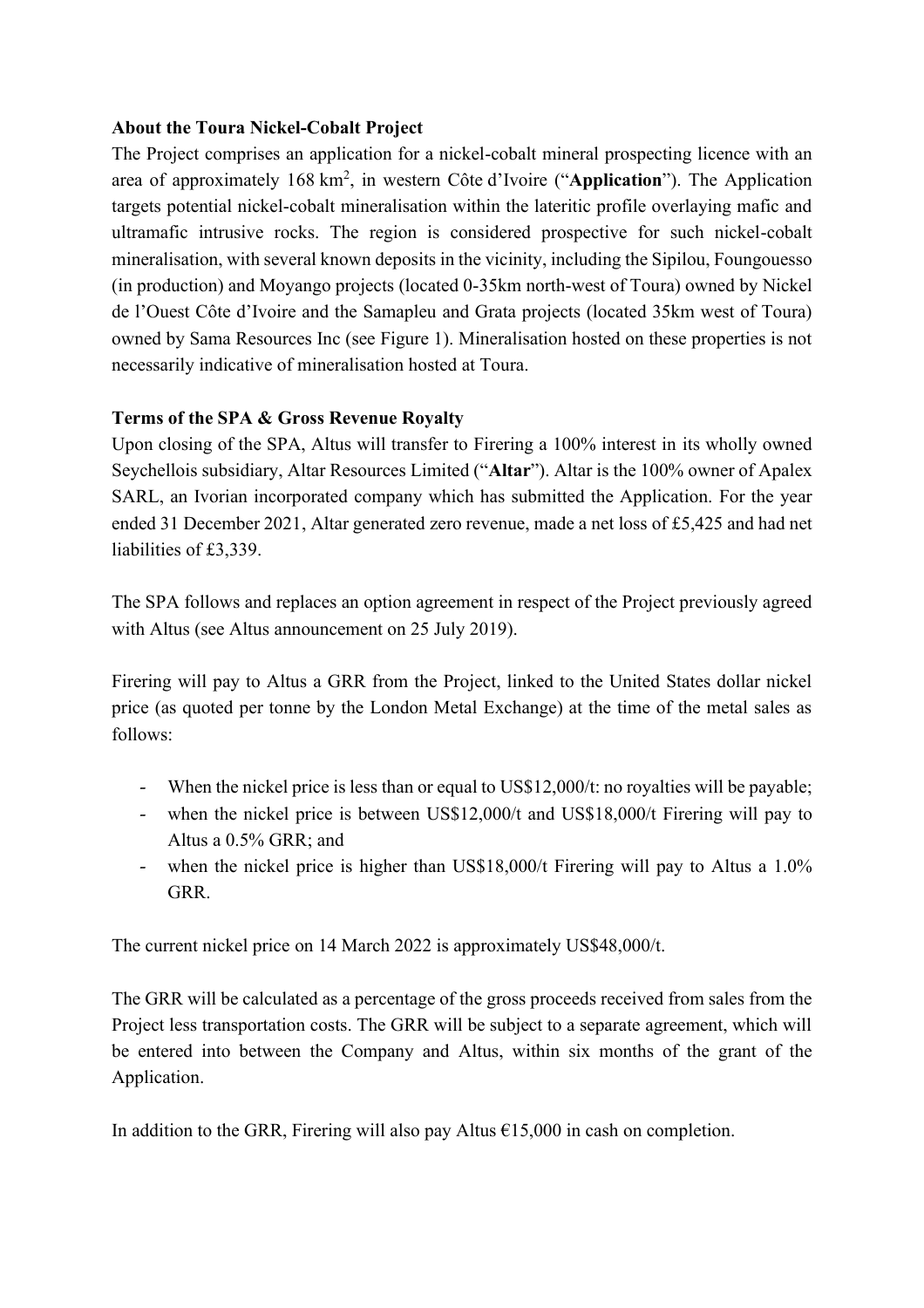#### **Illustration**

The following figures relate to the disclosures in this announcement and are visible in the version of this announcement on the Company's website (www.fireringplc.com).

**Figure 1**: Location of the Toura nickel-cobalt project in Côte d'Ivoire



#### **\*\*\* ENDS \*\*\***

For further information and updates on Firering's exploration programme, visit www.fireringplc.com or contact the following:

| <b>Firering Strategic Minerals</b>        | Tel: +44 20 7236 1177 |
|-------------------------------------------|-----------------------|
| <b>Yuval Cohen</b>                        |                       |
| Tim Daniel                                |                       |
| <b>SPARK Advisory Partners Limited</b>    | Tel: +44 20 3368 3550 |
| Nominated Adviser                         |                       |
| Neil Baldwin / James Keeshan / Adam Dawes |                       |
| <b>Optiva Securities Limited</b>          | Tel: +44 20 3137 1903 |
| <b>Broker</b>                             |                       |
| Christian Dennis / Jeremy King            |                       |